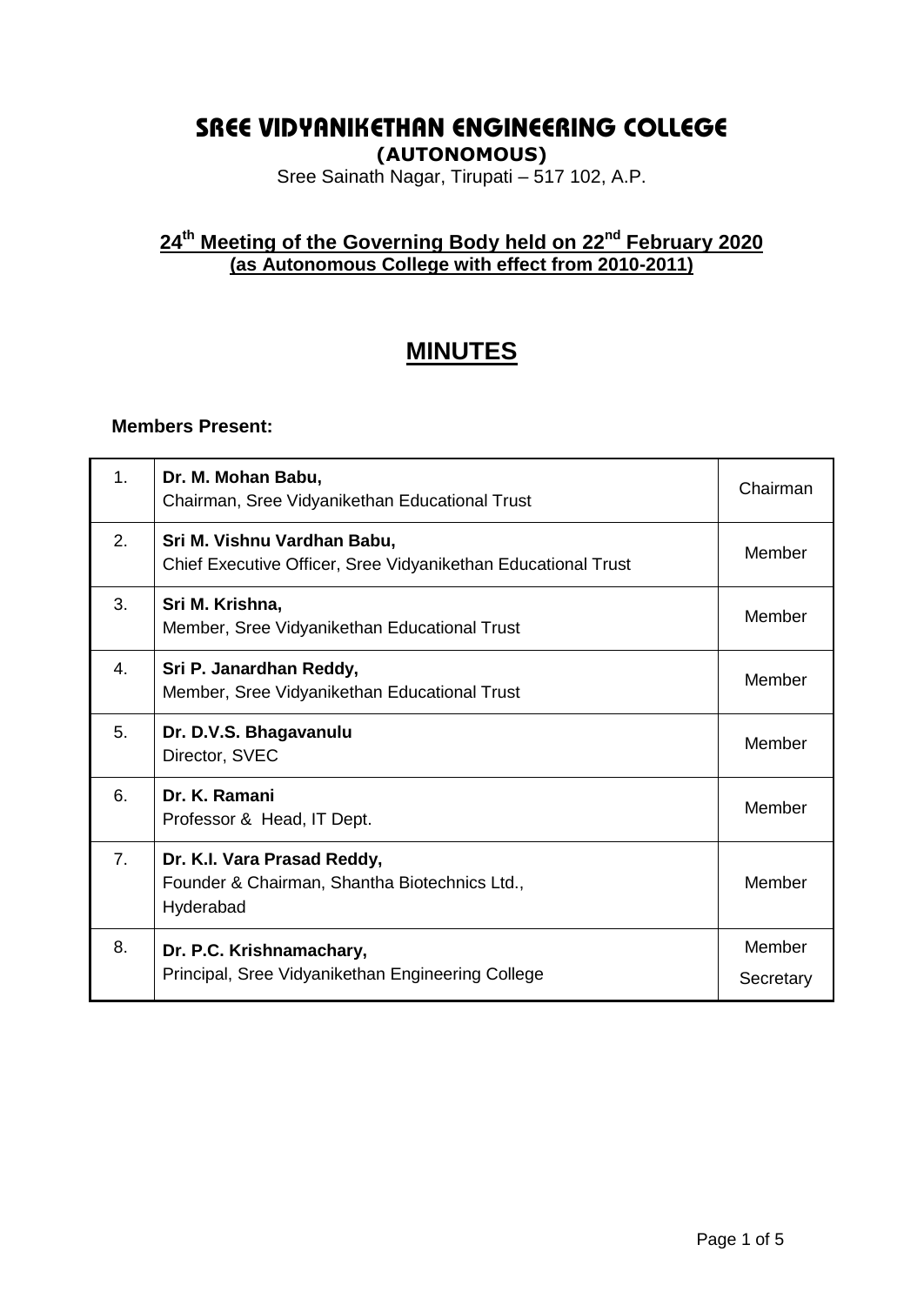The Chairman, Governing Body Dr. M. Mohan Babu welcomed all the members present in the meeting.

# **1.0 Action Taken Report on Minutes of 23 rd Governing Body Meeting held on 02 nd July, 2019.**

Principal apprised the members that the 23<sup>rd</sup> meeting of the Governing Body was held on 02-07-2019. In accordance with the resolutions made, meetings of the following bodies were held:

- $\checkmark$  Boards of Studies
- $\checkmark$  Academic Council
- $\checkmark$  Finance Committee, and
- $\checkmark$  Other Committees

Members resolved that the Action Taken Report be recorded.

# **2.0 Report of the Principal on the activities during the period June-December, 2019**

# **2.1 Admissions**

Members of Governing Body congratulated the Management and the Principal on admitting students against for almost all the sanctioned intake in Diploma, B.Tech, M.Tech and MCA courses for the academic year 2019-2020.

Also appreciations were made for admitting 69 students under EWS Quota; 50 foreign students into B.Tech & M.Tech Courses under supernumerary quota for PIO; and 3 students through PMSSS.

# **2.2 International Affairs**

Efforts taken to establish global linkages for International Students Affairs were noted.

### **2.3 Academic Performance of students**

The members congratulated the Management and the teaching faculty on achieving excellent results in B.Tech, M.Tech and MCA courses.

### **2.4 Co-curricular Activities**

The members suggested that various student activities may be continued and new student chapters & clubs be established.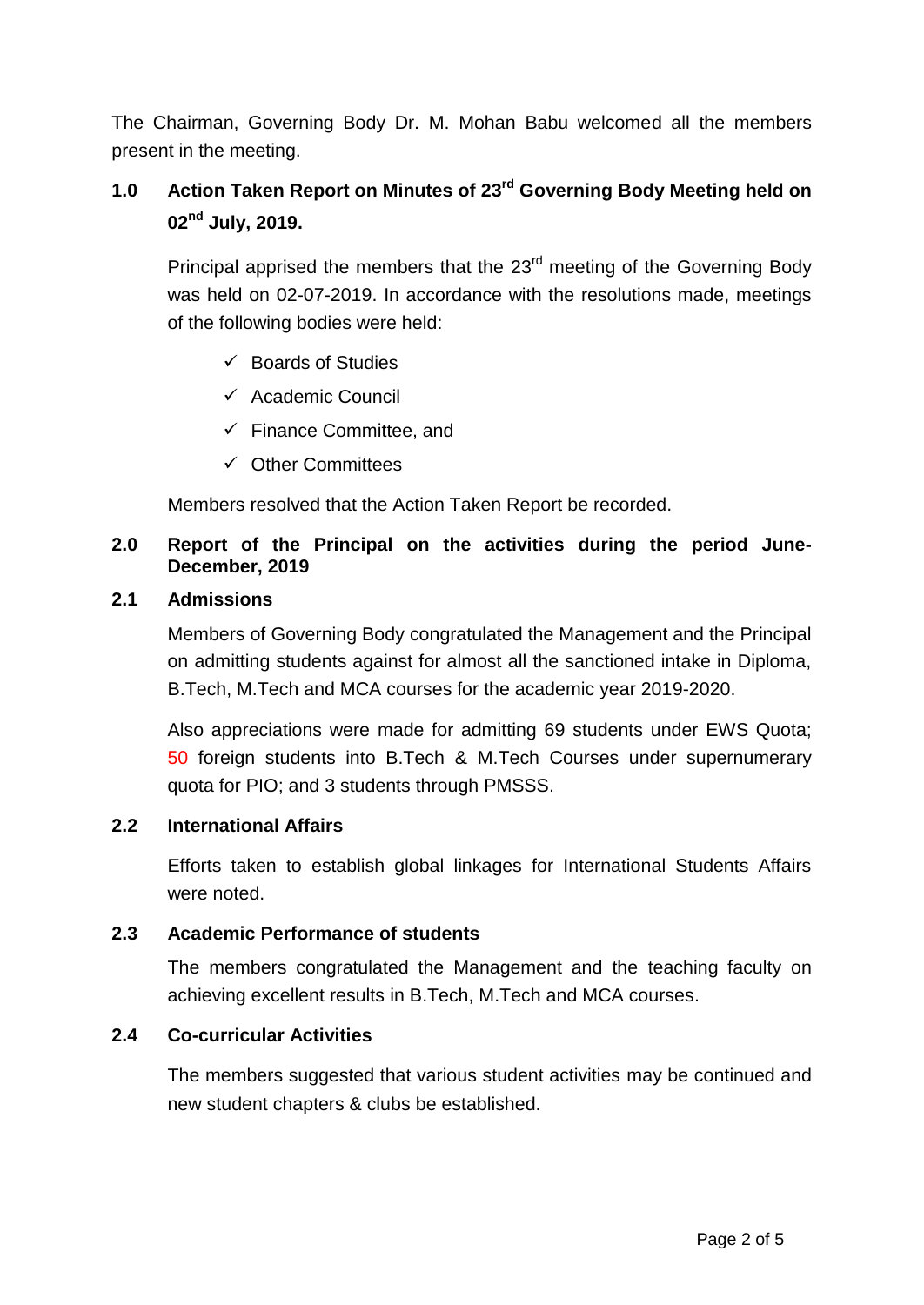# **2.5 Special Events**

The members suggested that the College may continue to organize and celebrate special events on regular basis.

### **2.6 Important Events**

The members noted that the institute has conducted various workshops, Conferences, Guest Lectures, SDPs, FDPs and Semi-Technical Lectures on significant themes by inviting experts from Academia, and Industry for the benefit of the members of faculty, students & staff.

Also the conduction of Induction Program for I B.Tech, and organizing Book Fair was appreciated.

### **2.7 Outreach Activity**

The members appreciated the College towards serving the society through conducting awareness Programme on "Digital Learning Practices" in explaining the basic concepts of Computer, Usage of Edu Apps, and Basic Animation to the school children.

#### **2.8 Student Support**

#### **2.8.1 and 2.8.2**

Members expressed their satisfaction on the financial support and assistance extended to the students through:

 Arranging for Tuition Fee reimbursement from Welfare Departments of the Government

The members advised the Management to make a representation to the State Government to apprise the situation and follow-up regularly.

### **2.8.2 Placement and Training**

Members appreciated the efforts of the College Management and the Principal in implementing Student Training & Placement Programmes and for 1265 number of placements for 2019 passing out batch which is an exceptional achievement.

The efforts made by the Management to enhance reasoning skills, problem solving skills, programming skills and other Technical Training; Domain specific training skills required for placements through lectures, seminars, workshops, training and coding contests were appreciated. Also efforts on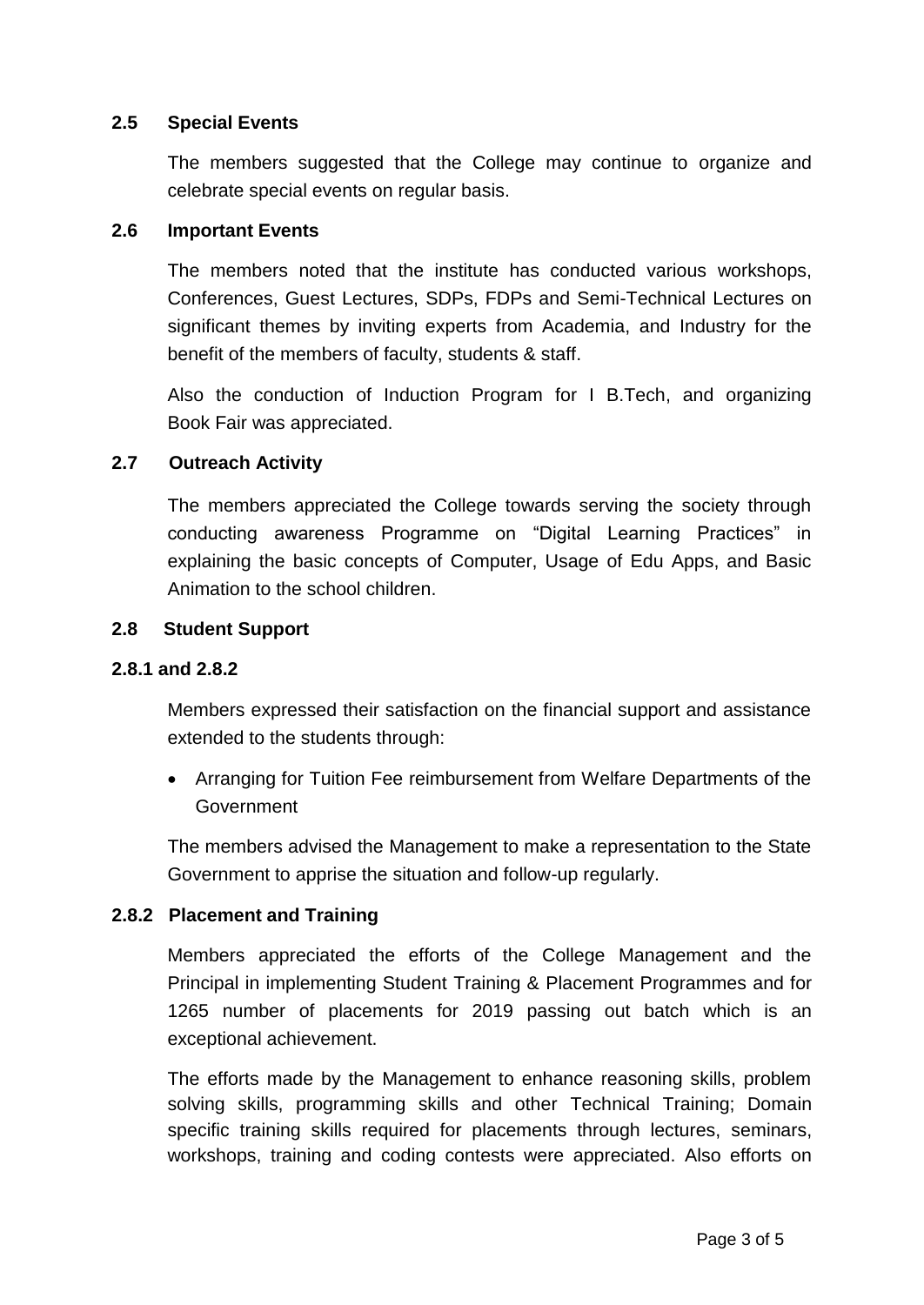On-Line Learning and Assessment Platforms for the benefit of the students were noted.

The members advised that the same approach may be adopted to enhance employability skills resulting in improved students' placements.

# **3.0 Research**

The members expressed their happiness with the research culture in the College. The guidance provided by the eminent experts as Research Advisors was acclaimed.

The members noted the Projects and grants sanctioned; Appreciated the efforts in seeking Research funding from UGC-STRIDE, DST-SERB-SUPRA, ICPS-MST, AQIS-MODROBS, AICTE; IQAC-JNTUA; projects funded by SVET (In-house R&D Grant) and other Funding Agencies.

MoUs/Collaborations with 3 Academia from Abroad and 5 Industries/ organizations were appreciated.

# **4.0 Proposals**

The members noted the proposals and compliance submitted to NBA and also noted the NBA Expert Term visit to the College during  $31<sup>st</sup>$  January –  $02<sup>nd</sup>$ February, 2020.

The members also noted the proposals – Extension of Approval; Continuing Supernumerary seats for PIO; Reduction in Intake; Closure of Courses; Introduction of New Courses submitted to AICTE, New Delhi for the academic year 2020-2021.

The members noted various proposals submitted under AICTE Quality Improvement Schemes (AQIS) to AICTE, New Delhi.

The members appreciated the College on attaining Platinum Status (Highest Category) in Engineering disciplines in the AICTE-CII Survey.

The members also noted that the College participated in National Institutional Ranking Framework (NIRF), 2020.

### **5.0 Achievements**

 The members congratulated the College on being recognized as Best Performing Institution from South Central Zone (SCRO) for the year 2018-19 by MHRDs Innovation cell. SVEC is one among the 3 Best Performing Institutions in SCRO